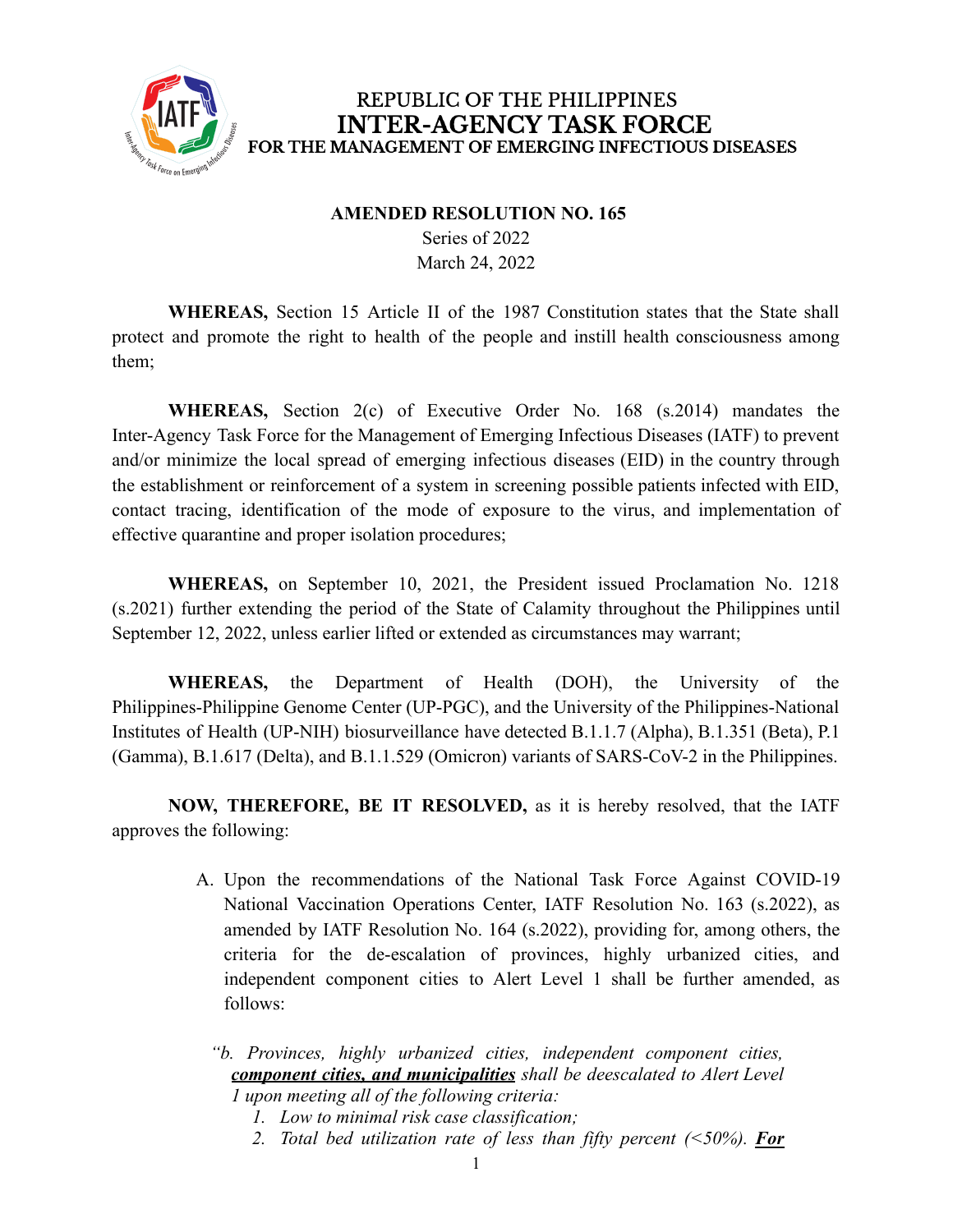

#### *component cities and municipalities, low risk total bed utilization rate of their province and/or region;*

- *3. Full vaccination of seventy percent (70%) of its target population (denominator is (80%) of its total population); and*
- *4. Full vaccination of seventy percent (70%) of its Priority Group A2 (Senior Citizens) target population (denominator is 85% of A2 population)."*

These metrics shall be applied for the determination of the alert level classification beginning 01 April 2022. Further, the sub-Technical Working Group on Data Analytics may recommend the reclassification of Local Government Units upon appeal of their respective Alert Level Classification at anytime upon the determination that such province, highly urbanized city, independent component city, component city, and municipality has met the prescribed metrics for escalation or de-escalation.

- B. Upon the recommendations of the Technical Working Group, fully vaccinated foreign nationals shall be allowed entry into the Philippines, as follows:
	- 1. Beginning 0001H, 01 April 2022, foreign nationals may enter the Philippines without need of an Entry Exemption Document (EED); provided they comply with the applicable visa requirements and immigration entry and departure formalities; provided further that they:
		- a. Are fully vaccinated, as defined in Section 2 below, except only for minor children below twelve (12) years of age traveling with their fully-vaccinated foreign parent/s;
		- b. Carry/possess an acceptable proof of vaccination, as set out in Section 3 below;
		- c. Present a negative RT-PCR test taken within forty-eight (48) hours or a negative Rapid Antigen Test administered and certified by a healthcare professional in a healthcare facility, laboratory, clinic, pharmacy, or other similar establishment hours, prior to the date and time of departure from the country of origin/first port of embarkation in a continuous travel to the Philippines, excluding lay-overs; provided, that, he/she has not left the airport premises or has not been admitted into another country during such lay-over;
		- d. Have passports valid for a period of at least six (6) months at the time of their arrival to the Philippines;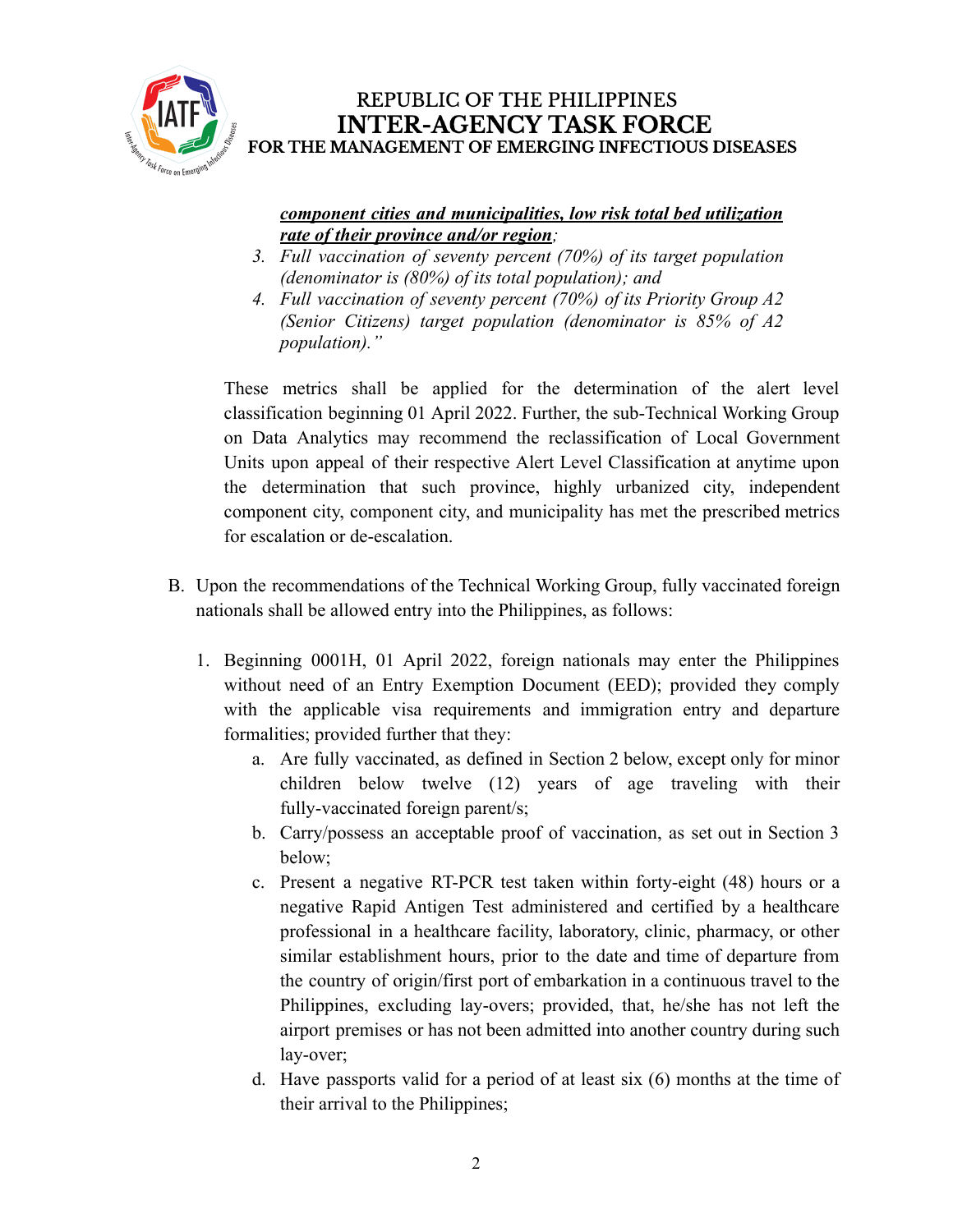

- e. Have valid tickets for their return journey to the port of origin or next port of destination not later than thirty (30) days from date of arrival in the Philippines. However, this requirement shall not apply to foreign spouses and/or children of Filipino citizens and former Filipino citizens with *Balikbayan* privileges under Republic Act No. 9174, who: (i) are not *balikbayans* in their own right, and (ii) are traveling with them to the Philippines; AND
- f. Obtain, prior to arrival, a travel insurance for COVID-19 treatment costs from reputable insurance providers, with a minimum coverage of USD 35,000.00 for the duration of their stay in the Philippines.
- 2. A foreign national shall be deemed fully vaccinated only if he/she is fully compliant with the following requisites:
	- a. Received the second (2nd) dose in a 2-dose series or a single dose vaccine more than fourteen (14) days prior to the date and time of departure from the country of origin/port of embarkation.
	- b. The vaccine is included in any of the following:
		- i. Emergency Use Authorization (EUA) List or Compassionate Special Permit (CSP) issued by the Philippine Food and Drug Administration; OR
		- ii. Emergency Use Listing of the World Health Organization.
- 3. The following shall be the only acceptable proofs of vaccination, which shall be presented prior to departing/boarding from the country of origin/port of embarkation and upon arrival in the country:
	- a. World Health Organization International Certificate of Vaccination and Prophylaxis; OR
	- b. VaxCertPH; OR
	- c. National or state digital certificate of the country/foreign government which has accepted VaxCertPH under a reciprocal arrangement; OR
	- d. Other proof of vaccination permitted by the IATF.
- 4. Foreign nationals who fail to fully comply with the conditions and requisites set forth in Section 1 to 3 above shall be denied admission into the country and shall be subject to the appropriate exclusion proceedings.
- 5. Once admitted into the country, they are no longer required to observe facility-based quarantine but shall self-monitor for any sign or symptom for seven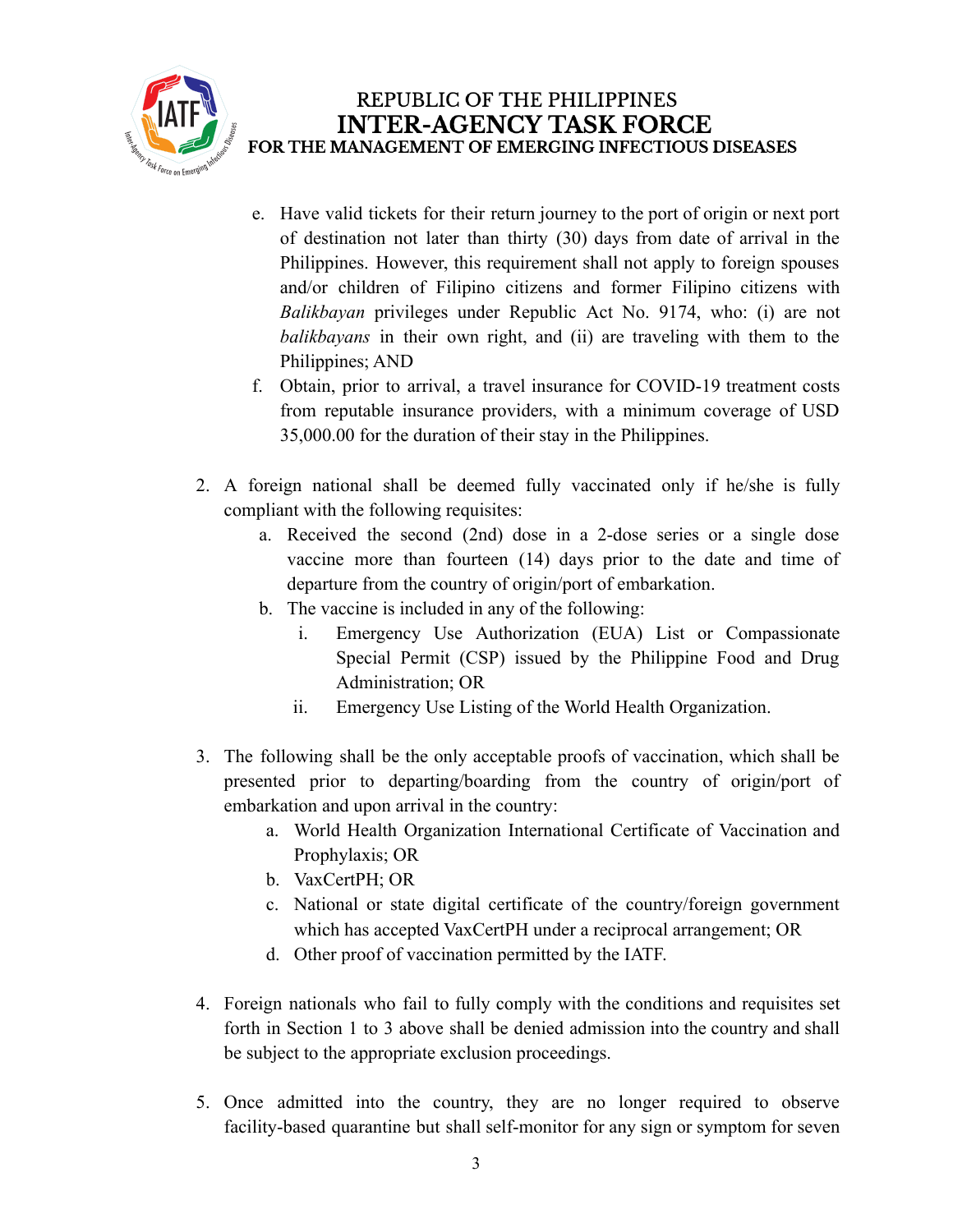

## REPUBLIC OF THE PHILIPPINES **INTER-AGENCY TASK FORCE** FOR THE MANAGEMENT OF EMERGING INFECTIOUS DISEASES

(7) days with the first day being the date of arrival. However, they are required to report to the local government unit (LGU) of their destination should they manifest any symptoms.

- 6. Foreign nationals with valid and subsisting Entry Exemption Documents (EED) issued prior to 01 April 2022 shall be allowed entry pursuant to Section C of Resolution 160-B.
- 7. With the new rules on the entry of foreign nationals, IATF Resolution No. 131-A dated 05 August 2021 allowing for the interim application for visa issuance shall no longer be applied beginning 01 April 2022.

The Department of Foreign Affairs, the Department of Justice, the Department of Transportation - One Stop Shop, the Bureau of Quarantine, and the Bureau of Immigration are directed to ensure smooth implementation of the foregoing.

8. With the reinstatement of visa issuance and visa-free entry privileges for fully-vaccinated foreign nationals beginning 01 April 2022, the Department of Foreign Affairs is directed to promulgate such guidelines, circulars and other issuances as may be necessary to fully restore such visa issuance and visa-free entry privileges, including but not limited to APEC Business Travel Card (ABTC) holders, AJACS/AJACSSUK visas, etc., to its pre-pandemic state (i.e. prior to IATF Resolution No. 14 dated 20 March 2020), for the guidance and information of all relevant agencies.

**RESOLVED FURTHER,** that the Chairperson and the Co-Chairperson shall be duly authorized to sign this Resolution for and on behalf of the Inter-Agency Task Force.

**APPROVED** during the 165th Inter-Agency Task Force Meeting, as reflected in the minutes of the meeting, held this March 24, 2022, at the Diamond Ballroom, Diamond Hotel Philippines, Manila and via videoconference**.**

*(originally signed)* **FRANCISCO T. DUQUE III** Secretary, Department of Health IATF Chairperson

*(originally signed)* **DELFIN N. LORENZANA** Secretary, Department of National Defense IATF Co-Chairperson NTF Chairperson